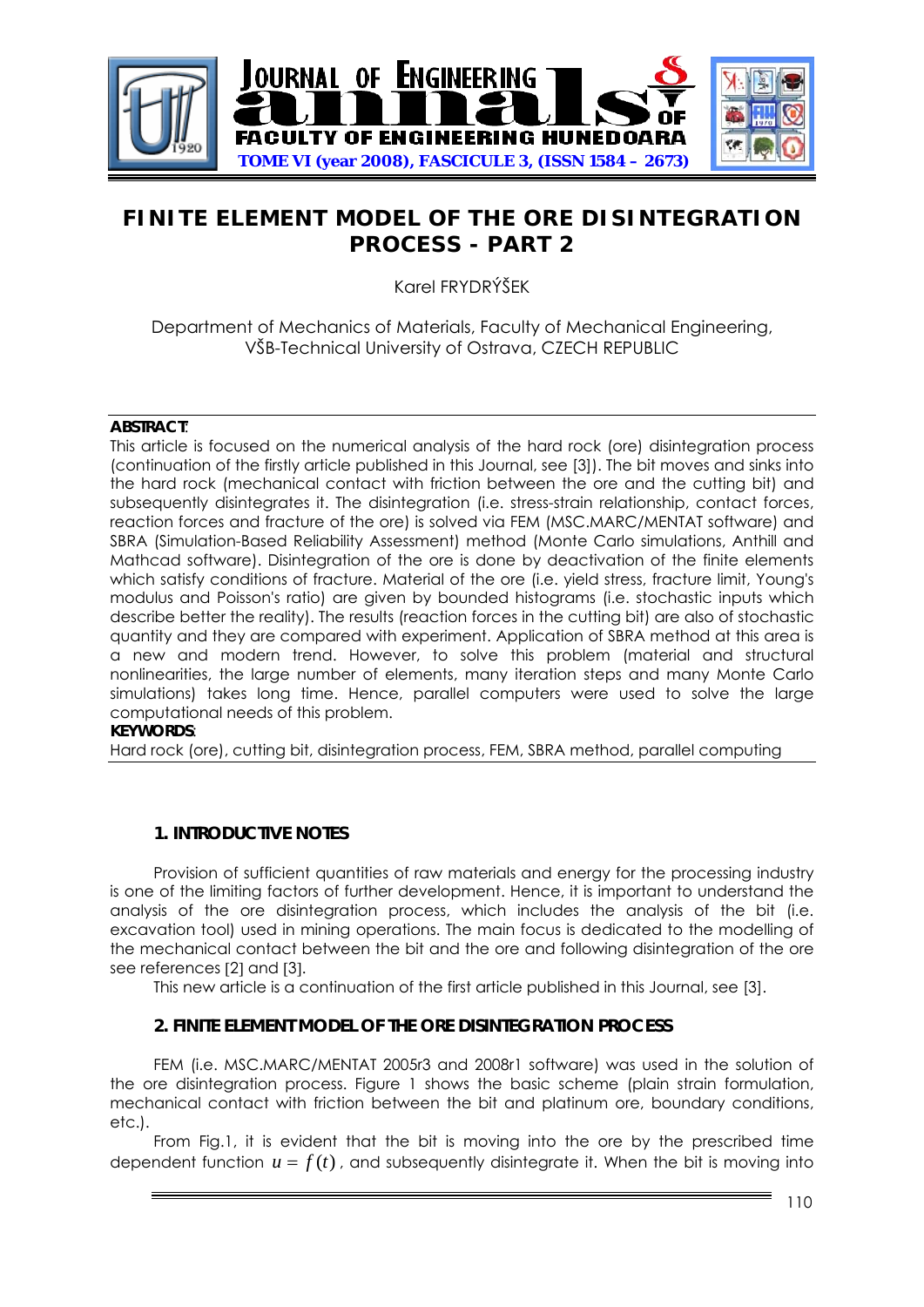



the ore (i.e. a mechanical contact between the bit and the ore occurs) the stresses  $\sigma_{\text{HMH}}$ (i.e. equivalent von Mises stresses) in the ore increases. When the situation  $\sigma_{HMH}$  >  $R_m$  occurs (i.e. equivalent stress is greater than the fracture limit) in some elements of the ore, then these elements break off (i.e. these elements are dead). Hence, the disintegration of a part of the ore is done. In the MSC.MARC/MENTAT software, it is done by deactivating the elements which satisfy condition  $\sigma_{HMH} > R_m$ . This deactivation of the elements was done in every 5<sup>th</sup> step of the solution. For more information see references [2] and [3].



Figure 1. Geometry of the 2d fe model, boundary conditions and its details.

# **3. PROBABILISTIC INPUTS - SIMULATION-BASED RELIABILITY ASSESSMENT METHOD**

Deterministic approach (i.e. all type of loading, dimensions and material parameters etc. are constant) is the elder but simple way how to get the solution of mechanical systems. However, the deterministic approach cannot truly include variability of all inputs, because the real nature and the world are stochastic. Solution of the ore disintegration process via deterministic approach is shown in references [2] and [3]. But this problem is also solved via probabilistic approach which is based on the statistics.



Let's consider probabilistic approach "Simulation-Based Reliability Assessment" (SBRA) Method (i.e. all inputs are given by bounded histograms which include the real variability of inputs). Application of SBRA method (based on the Monte Carlo simulations) is the modern and new trend in mechanics; see for example references [1], [4] and [5].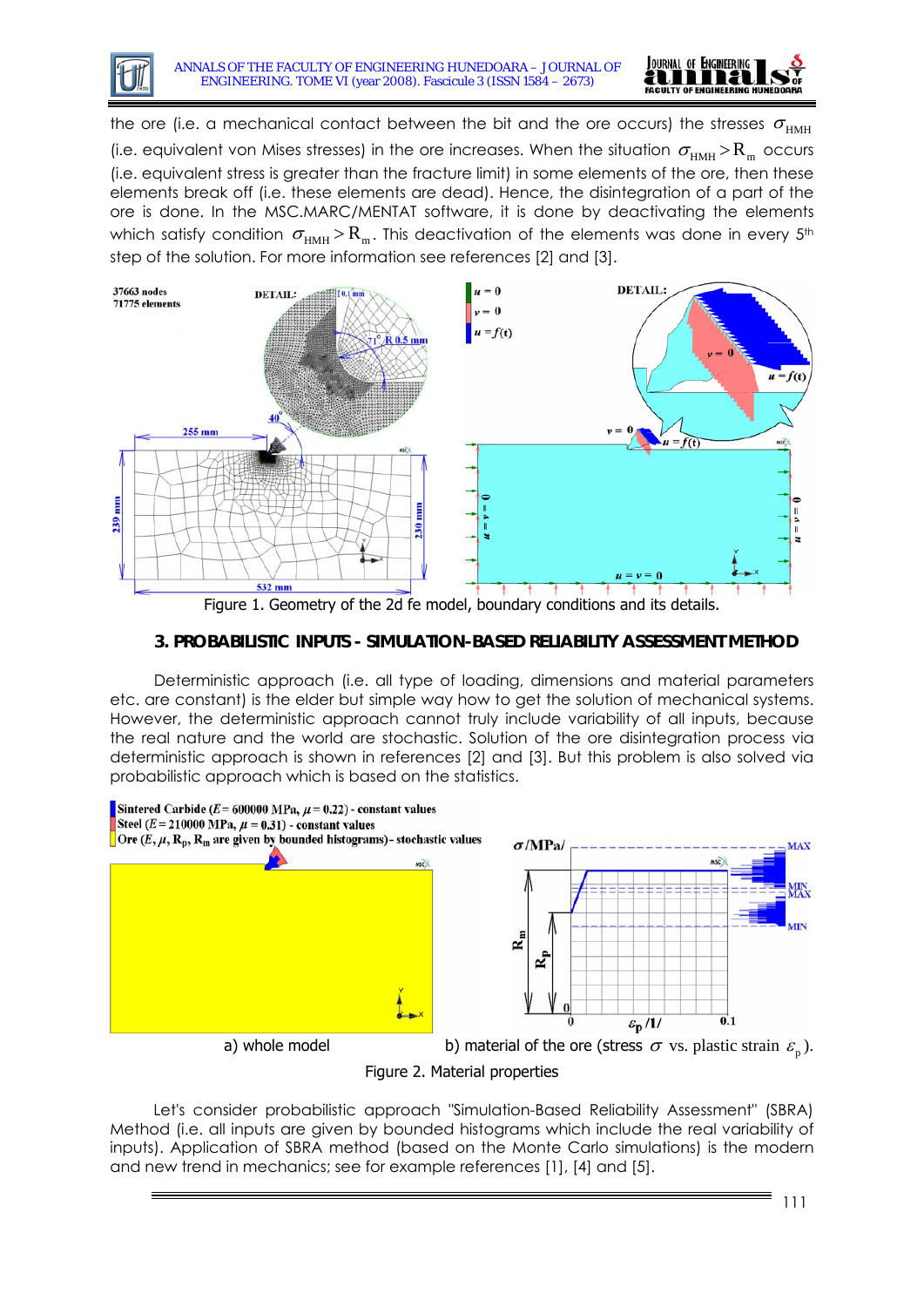

Material properties (i.e. isotropic and homogeneous materials) of the whole system are described in Fig.2, where  $E$  is Young's modulus of elasticity and  $\mu$  is Poisson's ratio.

Hence, the bit is made of sintered carbide (sharp edge) and steel. The ore material is elasto-plastic with yield limit  $R_p = 9.946^{+1.722}_{-0.911}$  MPa and fracture limit  $R_m = 12.661^{+0.925}_{-0.650}$  MPa , which are given by bounded histograms see Fig.2 and 3.





Elastic properties of the ore are described by Hooke's law by given histograms  $(E = 18513.8^{+2608.8}_{-2418.8}$  MPa and  $\mu = 0.199^{+0.021}_{-0.019}$ ), see Fig.4 and 5.



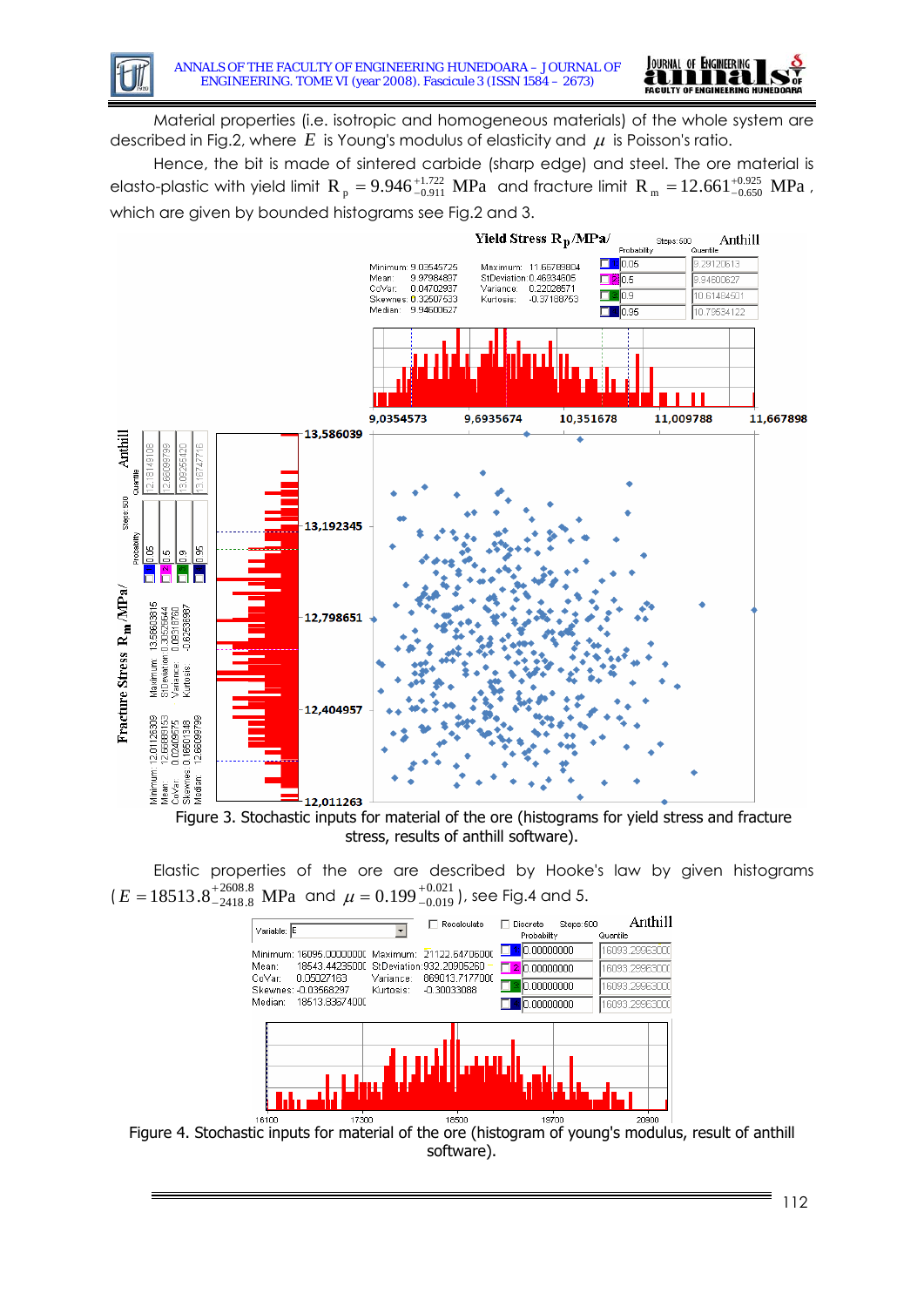

ANNALS OF THE FACULTY OF ENGINEERING HUNEDOARA – JOURNAL OF ENGINEERING. TOME VI (year 2008). Fascicule 3 (ISSN 1584 – 2673)





Figure 5. Stochastic inputs for material of the ore (histogram of poisson's ratio, result of anthill software)

Application of SBRA method in combination with FEM and subsequent evaluation of the results are shown in Fig.6. Hence, Anthill, MSC.Marc/Mentat and Mathcad software were used.



(solution of the ore dissintegration process.

# **4. SOLUTION - SBRA METHOD IN COMBINATION WITH FEM**

| TUDIE T. USEU DUIUIIEI COITIDUIEIS |                                                                                                                                      |                                                           |                |                          |                       |
|------------------------------------|--------------------------------------------------------------------------------------------------------------------------------------|-----------------------------------------------------------|----------------|--------------------------|-----------------------|
| <b>COMPUTER</b><br>NAME:           | <b>COMPUTER DESCRIPTION:</b>                                                                                                         | SOFTWARE                                                  | no. of<br>CPU: | no. of MC<br>simulations | Wall time<br>/hours/: |
| ALFA:                              | Linux OS, 8 NODES.<br>NODE CONFIGURATION: 2 X CPU AMD<br>Opteron 250 (FREQUENCY 2.4 Ghz, 1MB<br>L2 Cache) WITH 4 GB RAM (400mhz DDR) | MSC.Marc/<br>Mentat                                       | 16             | 312                      | 70.395                |
| OPTERON:                           | Linux OS, 1 NODES.<br>NODE CONFIGURATION: 2 X CPU AMD<br>Opteron 248 (FREQUENCY 2.2 Ghz) WITH<br>8 GB RAM                            | MSC.Marc/<br>Mentat                                       | $\overline{2}$ | 28                       | 54.6                  |
| QUAD:                              | Linux OS, 4 NODES.<br>NODE CONFIGURATION: 1 X CPU AMD<br>Opteron 848 (FREQUENCY 2.2 Ghz) WITH<br>4 GB RAM                            | MSC.Marc/<br>Mentat                                       | 4              | 86                       | 69.015                |
| pcA632d:                           | MS WINDOWS XP PROFESSIONAL 64 BIT<br>OS, 4 NODES, CONFIGURATION: INTEL<br>CORE 2 QUAD CPU Q9300 (FREQUENCY<br>2.5 Ghz) WITH 8 GB RAM | MSC.Marc/<br>Mentat,<br><b>ANTHILL,</b><br><b>MATHCAD</b> | 4              | 74                       | 68.82                 |
|                                    |                                                                                                                                      |                                                           |                | $\Sigma$ 500             |                       |

Table 1. Used parallel computers

Because of the material non-linearities, the mechanical contacts with friction, the large number of elements, many iteration steps and chosen 500 Monte Carlo simulations, four parallel computers were used to solve the large computational needs of this problem, see Tab.1.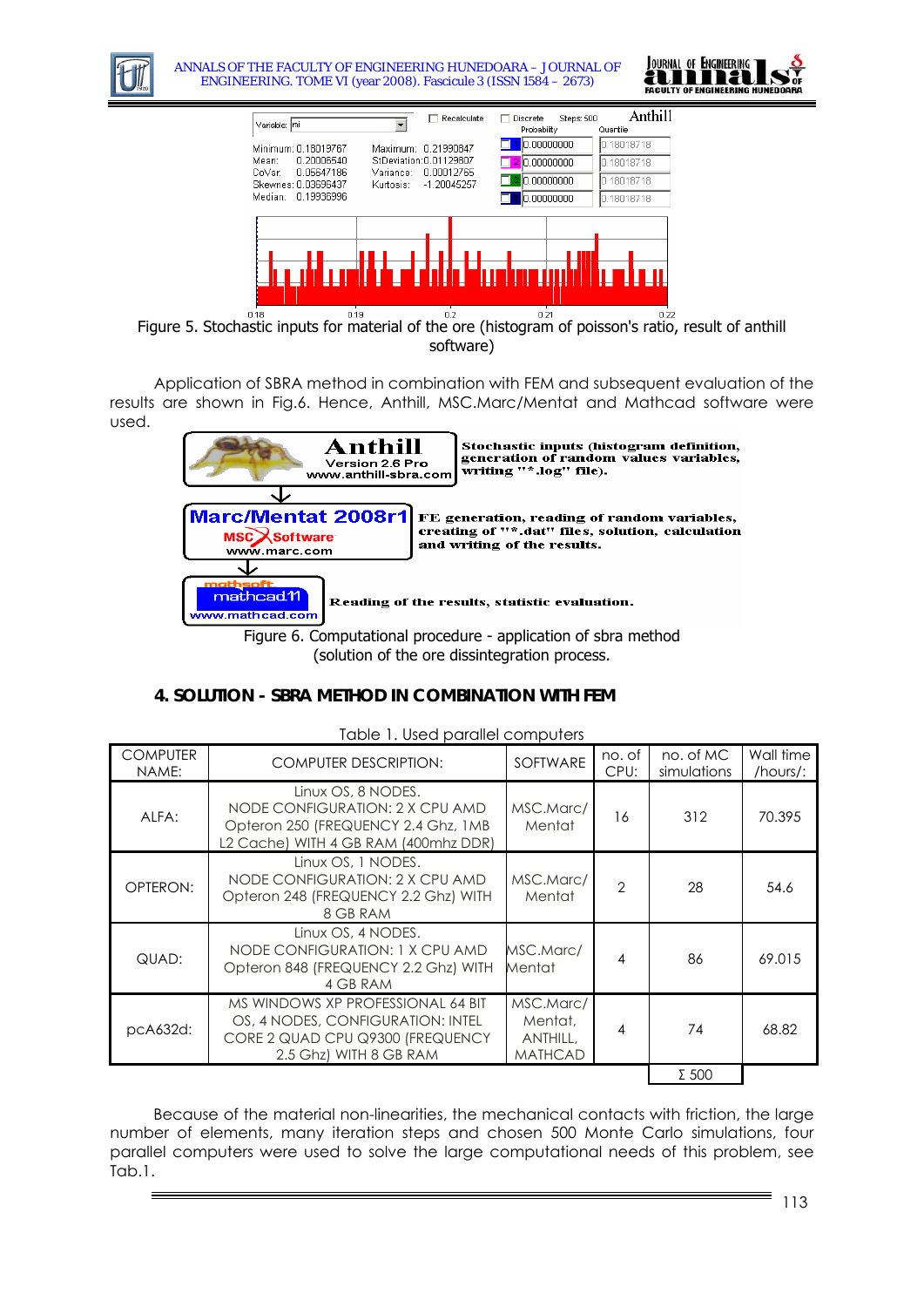

Hence, Domain Decomposition Method (i.e. application of parallel computers) was used, see Fig.7.

The whole solved time of the non-linear solution (i.e. 1.04 s) was divided into 370 steps of variable length. The Full Newton-Raphson method was used for solving the non-linear problem.



Figure 7. Domain decomposition method used for application of  $2 \times$ cpu and  $4 \times$ cpu

Hence, from the Tab.1 it is evident that the time of the solution of 500 Monte Carlo simulations (calculated contemporaneously on four different parallel computers) takes cca 70 hours.

### **5. RESULTS - STOCHASTIC EVALUATION**

The following figures 8 to 11 show equivalent stress (i.e.  $\sigma_{HMH}$  distributions) at some chosen time t of the solution calculated for 1 of 500 Monte Carlo simulations (i.e. for one situation when the material of the ore is described by values  $R_p = 12 \text{ MPa}$  ,  $R_m = 13.5 \text{ MPa}$  ,

 $E = 20000$  MPa and  $\mu = 0.2$ ). Moving of the bit and also the subsequent disintegration of the ore caused by the cutting bit is evident.

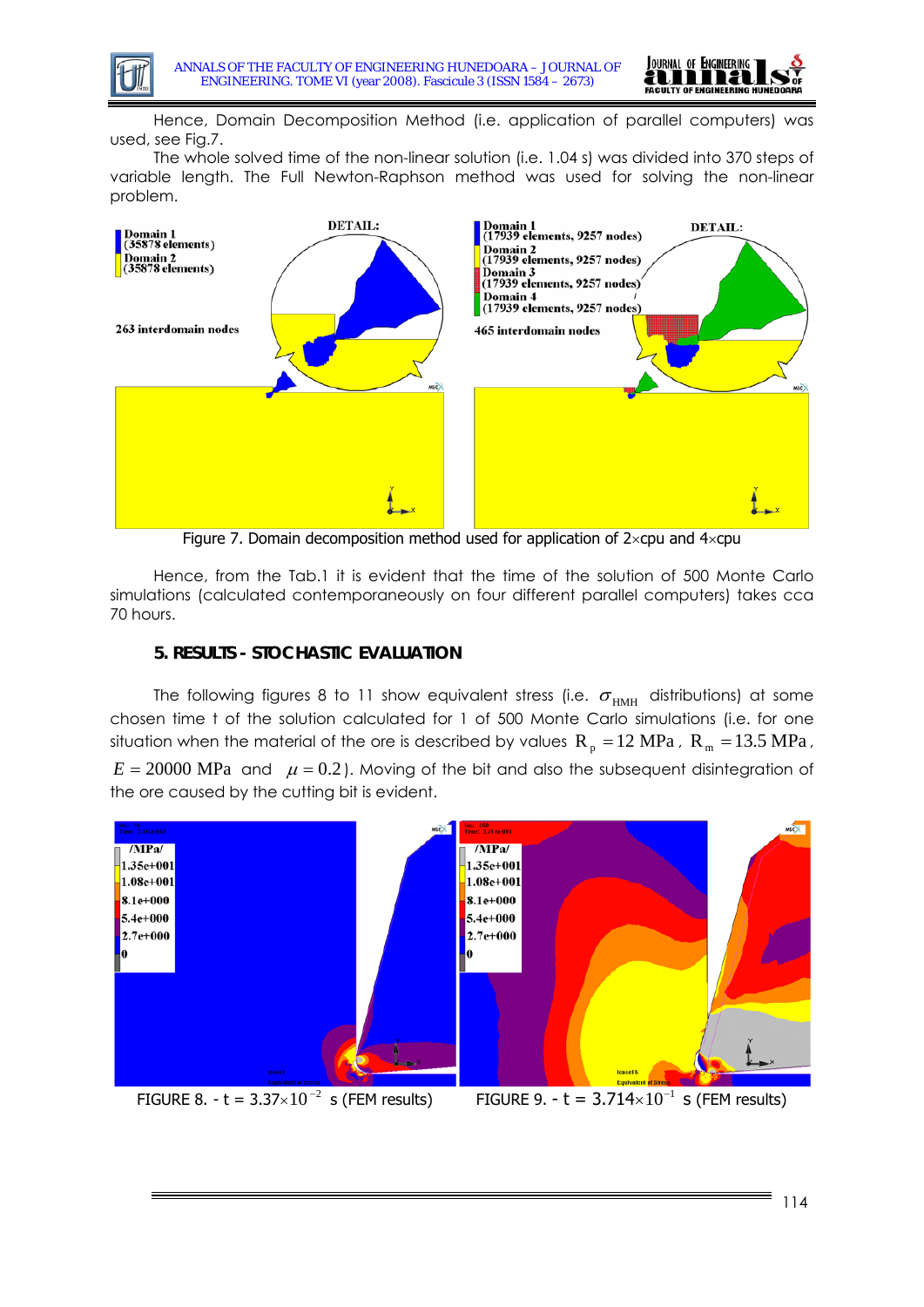ANNALS OF THE FACULTY OF ENGINEERING HUNEDOARA – JOURNAL OF ENGINEERING. TOME VI (year 2008). Fascicule 3 (ISSN 1584 – 2673)





FIGURE 10. - t =  $8.335 \times 10^{-1}$  s (FEM results) FIGURE 11. - t = 1.026 s (FEM results)

From the results of FEM the reaction forces  $R_X$ ,  $R_Y$  and total reaction force 2 Y  $R=\sqrt{R_{X}^{\,2}+R_{Y}^{\,2}}\;$  which act in the bit, can be calculated, see Fig.12 (for one simulation, i.e. for the situation when the material of the ore is described by values  $R_p = 12 \text{ MPa}$ ,  $R_m = 13.5 \text{ MPa}$ ,  $E = 20000 \text{ MPa}$  and  $\mu = 0.2$ ).



Histogram of total reaction forces acquired from 500 simulations is shown in Fig.13.



Maximum total reaction force (acquired from 500 Monte Carlo simulation) is given by histogram  $R_{MAX_{FEM}} = 5068^{+1098}_{-984}$  N , see Fig.14.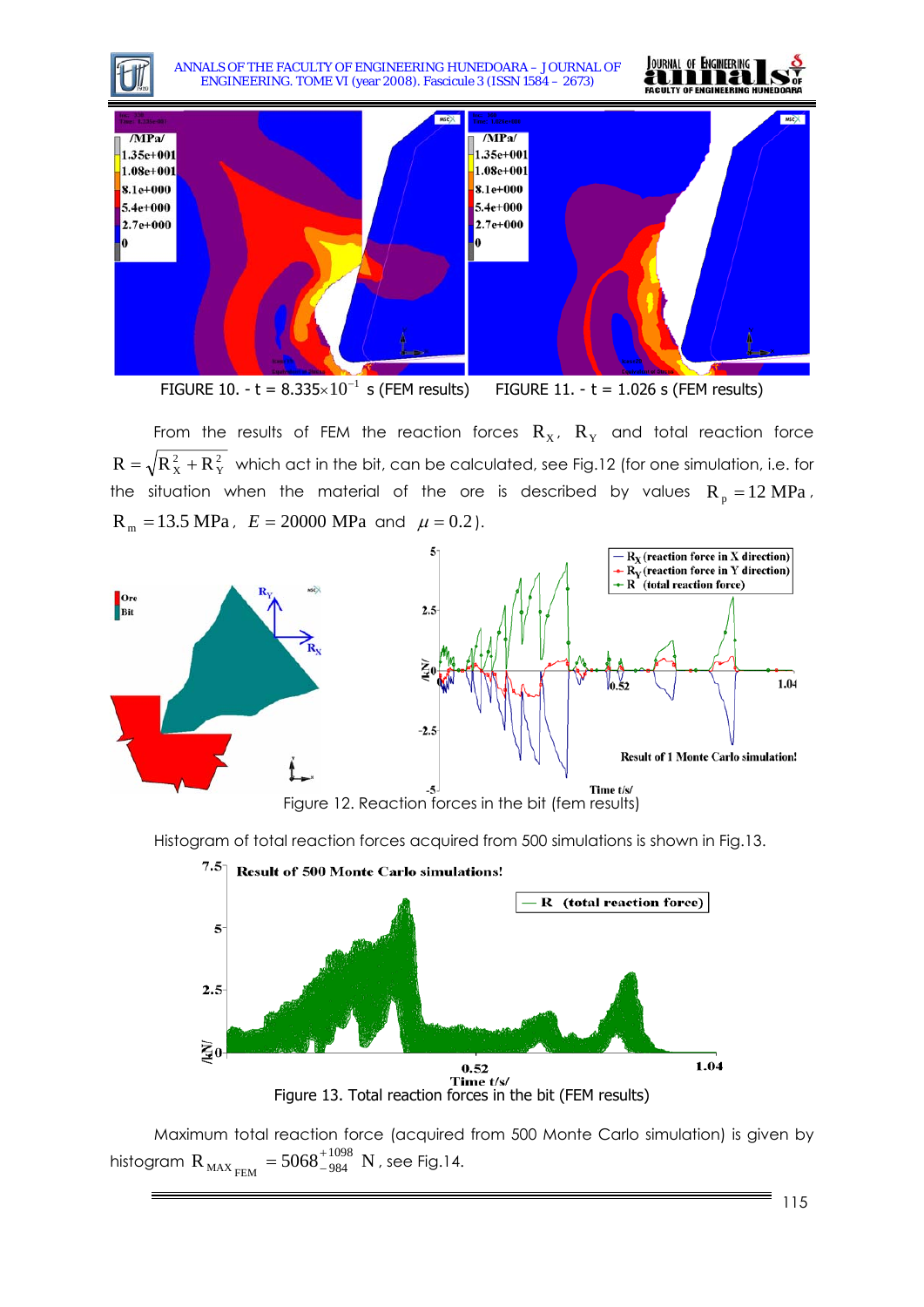

Figure 14. Maximum total reaction forces in the bit (FEM results) and its evaluation.

#### **6. COMPARSION OF STOCHASTIC RESULTS WITH EXPERIMENTAL MEASUREMENTS**

The calculated maximum forces (i.e. FEM solutions, see Fig.14) can be compared with the experimental measurements (i.e. compared with the part of Fig.15), see also [2] and [3].

From the evaluation of one force measurement (Fig.15) is evident that the maximum force is  $\rm R_{\rm \,MAX_{\rm EXP}}$  = 5280  $\rm N$  . Hence, the relative error calculated for acquired median value

 $R_{MAX_{SBRA, FEM-MED}} = 5068 \text{ N}$ , see Fig.14, are:

$$
\Delta_{R_{MAX}} = 100 \times \frac{R_{MAX_{EXP}} - R_{MAX_{SBRA, FEM-MED}}}{R_{MAX_{EXP}}} = 100 \times \frac{5280 - 5068}{5280} = 4.02 \%.
$$
 (1)

The error of 4.02% is acceptable. However, the experiments also have a large variability of results caused by anisotropic and stochastic properties of the material and by the large variability of reaction forces, for example see Fig.15.



Figure 15. Experimental measurements and its comparison with the fem solution